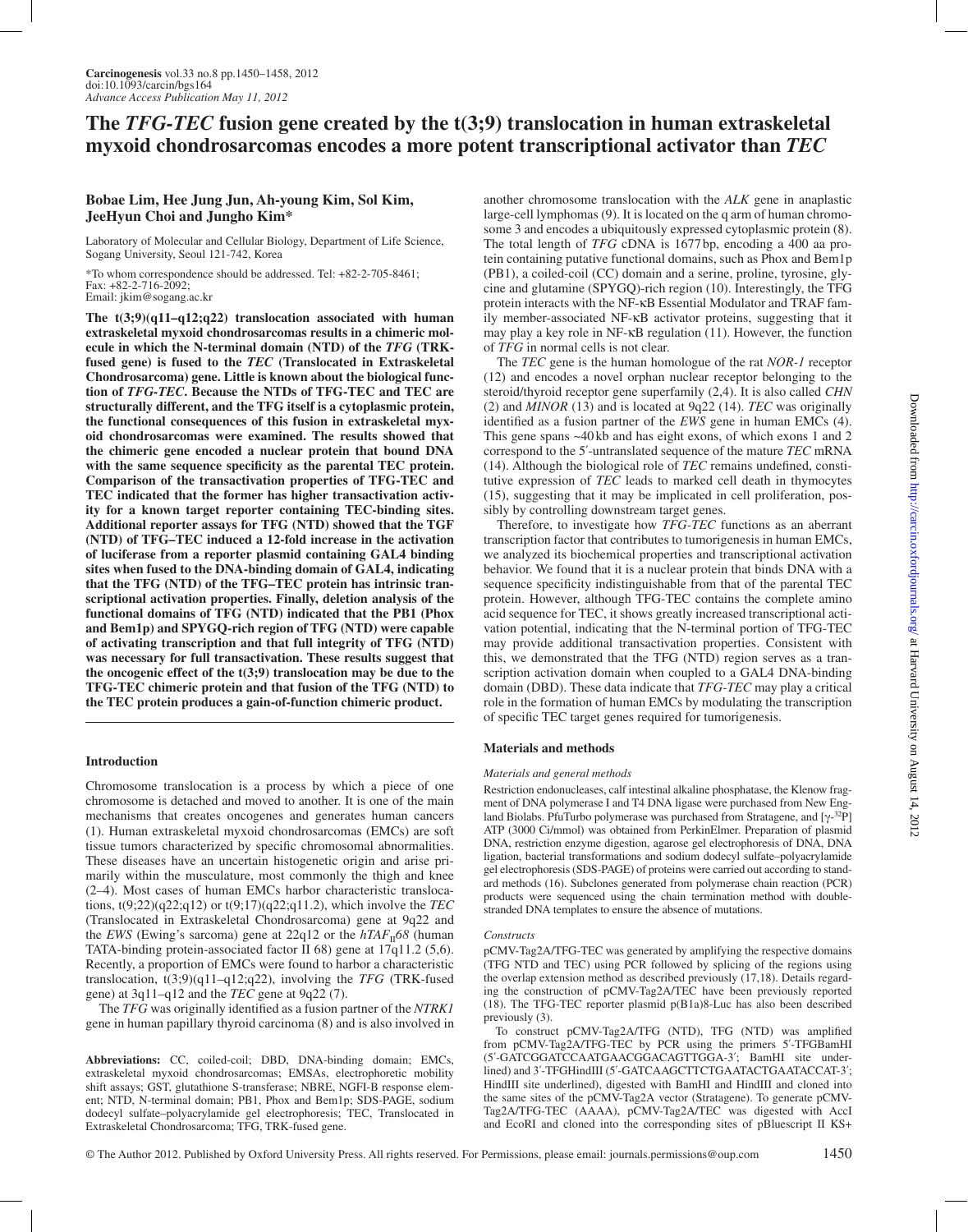(Stratagene) to yield pKSII/(AccI-EcoRI). To generate pKSII/(AccI-EcoRI) (AAAA), in which the amino acids KRRR were substituted with AAAA, we used the QuikChange™ site-directed mutagenesis kit (Stratagene) and the mutagenic primer set 5´-mNLS (5´-CTGCCCAGTAGACGCGGCAGCT-GCAAACCGATGTCAG-3´; mutation sites underlined) and 3´-mNLS (5´-CTGACATCGGTTTGCAGCTGCCGCGTCTACTGGGCAG-3´; mutation sites underlined). pKSII/(AccI-EcoRI) (AAAA) was digested with AccI and EcoRI to isolate the (AccI-EcoRI) (AAAA) fragment, which was then cloned into the corresponding sites of pCMV Tag2A/TEC to generate pCMV Tag2A/TEC (AAAA). Then, pCMV Tag2A/TEC (AAAA) was digested with XhoI to isolate the XhoI(AAAA)XhoI fragment, which was cloned into the corresponding site of pCMV-Tag2A/TFG-TEC to generate pCMV-Tag2A/ TFG-TEC (AAAA).

To construct pGEX (4T-1)-EWS (NTD), an EWS (NTD) fragment was amplified from pcDNA3/Flag-EWS-TEC by PCR using the primers 5´-Eco-RIEWS1 (5´-GATCGAATTCATGGCGTCCACGGATTAC-3´; EcoRI site underlined) and 3´-NotIEWS265 (5´- GATCGCGGCCGCTCAACTCTGCT-GCCCGTA-3´; NotI site underlined). The PCR product was digested with EcoRI and NotI and cloned into the same sites of the pGEX (4T-1) vector (GE Healthcare) to generate pGEX (4T-1)-EWS (NTD). The construct pGEX (4T-1)-hTAF $_{\text{II}}$ 68 (NTD) has been described previously (19). To construct pGEX (4T-1)-TFG (NTD), a TFG (NTD) fragment was amplified from pCMV-Tag2A/TFG-TEC by PCR using primers 5´-BamHITFG1 (5´-GATCG-GATCCATGAACGGACAGTTGGAT-3´; BamHI site underlined) and 3´-NotITFG274 (5´-GATCGCGGCCGCTCAATCTGAATACTGAATACC-3´; NotI site underlined). The PCR product was digested with BamHI and NotI and cloned into the same sites of pGEX (4T-1) to generate pGEX (4T-1)-TFG (NTD).

To generate pcDNA3-EGFP, an EGFP gene was PCR amplified from pEGFP-N1 (Clontech) using primers 5-HindIIIEGFP (5´-GATCAAGCT-TATGGTGAGCAAGGGCGAG-3´; HindIII site underlined) and 3´-Bam-HIEGFP (5'-GATCGGATCCGCTTACTTGTACAGCTCGTC-3': BamHI site underlined). The PCR product was digested with HindIII and BamHI and cloned into the same sites in pcDNA3 to generate pcDNA3-EGFP. To construct pcDNA3-EGFP-TEC, an EGFP (no Stop) fragment was PCR amplified from pEGFP-N1 using primers 5´-HindIIIEGFP and 3´-BamHIEGFP(NoStop) (5´-GATCGGATCCGCCTTGTACAGCTCGTC-3´; BamHI site underlined). The PCR product was digested with HindIII and BamHI and cloned into the same sites in pcDNA3 to generate pcDNA3-EGFP(NoStop). pcDNA4/His-MaxB/TEC was digested with BamHI to isolate the TEC fragment, which was then cloned into the corresponding site in pcDNA3-EGFP(NoStop) to generate pcDNA3-EGFP-TEC. pcDNA3-EGFP-TFG-TEC was generated as follows: pCMV-Tag2A/TFG-TEC was digested with BamHI to isolate the TFG-TEC fragment, which was then cloned into the corresponding site in pcDNA3- EGFP(NoStop) to generate pcDNA3-EGFP-TFG-TEC.

The GAL4-TFG (NTD) deletion mutants were generated as follows. (A) GAL4-TFG (NTD): the TFG (NTD) fragment was amplified from pCMV-Tag2A/TFG-TEC by PCR using the primers 5´-BamHITFG\_GAL4 (5´-GATCGGATCCGAATGAACGGACAGTTGG-3´; BamHI site underlined) and 3´-HindIIITFG\_GAL4 (5´-GATCAAGCTTCTGAATACTGAATAC-CATAC-3´; HindIII site underlined), digested with BamHI and HindIII and cloned into the corresponding sites of the pM vector (Clontech Laboratories) to generate GAL4-TFG (NTD). (B) GAL4-TFG (1-124): the TFG (1-124) fragment was amplified from pCMV-Tag2A/TFG-TEC by PCR using the primers 5´-BamHITFG\_GAL4 and 3´-HindIIITFGCC\_GAL4 (5´-GATCAA-GCTTTTCCAAGCTATCCAATAA-3´; HindIII site underlined), digested with BamHI and HindIII and cloned into the corresponding sites of the pM vector to generate GAL4-TFG (1-124). (C) GAL4-TFG (97-273): the TFG (97- 273) fragment was amplified from pCMV-Tag2A/TFG-TEC by PCR using the primers 5´-BamHITFGCC\_GAL4 (5´-GATCGGATCCGACTTGAATCAA-GTCAGGTG-3´; BamHI site underlined) and 3´-HindIIITFG\_GAL4, digested with BamHI and HindIII and cloned into the corresponding sites of the pM vector to generate GAL4-TFG (97-273). (D) GAL4-TFG (PB): the TFG (PB) fragment was amplified from pCMV-Tag2A/TFG-TEC by PCR using the primers 5´-BamHITFG\_GAL4 and 3´-HindIIITFGPB\_GAL4 (5´-GATCAA-GCTTGGGTCTTGGCTGGCCATT-3´; HindIII site underlined), digested with BamHI and HindIII and cloned into the corresponding sites of the pM vector to generate GAL4-TFG (PB). (E) GAL4-TFG (CC): the TFG (CC) fragment was amplified from pCMV-Tag2A/TFG-TEC by PCR using the primers 5´-BamHITFGCC\_GAL4 and 3´-HindIIITFGCC\_GAL4, digested with BamHI and HindIII and cloned into the corresponding sites of the pM vector to generate GAL4-TFG (CC). (F) GAL4-TFG (SPYGQ): the TFG (SPYGQ) fragment was amplified from pCMV-Tag2A/TFG-TEC by PCR using the primers 5'-BamHITFGSPYGQ\_GAL4 (5'-GATCGGATCCGACCACCTG-GAGAACCAGGAC-3´; BamHI site underlined) and 3´-HindIIITFG\_GAL4, digested with BamHI and HindIII and cloned into the corresponding sites of the pM vector to generate GAL4-TFG (SPYGQ).

#### *In vitro transcription and translation*

*In vitro* transcription and translation of Flag-TFG-TEC and Flag-TEC was carried out using the TNT kit (Promega) and pCMV-Tag2A/TFG-TEC or pCMV-Tag2A/TEC, respectively, according to the manufacturer's instructions (Promega). *In vitro* translation products were subjected to electrophoresis on 8% SDS-PAGE gels and analyzed by western blotting with an anti-Flag antibody (Sigma). Quantitation of *in vitro* translated proteins was performed using the ChemiDoc<sup>TM</sup> XRS System (Bio-Rad).

#### *Electrophoretic mobility shift assay*

The sequences of the synthetic oligonucleotide probes used in the electrophoretic mobility shift assays (EMSAs) were described previously (3). Probes (0.5ng each) were prepared by end-labeling annealed complementary oligonucleotides with  $[\gamma^{-32}P]$  ATP using T4 polynucleotide kinase. DNA-binding reactions were performed with *in vitro* translated TFG-TEC and TEC for 30min at 4°C in binding buffer containing 10mM Tris–HCl (pH 8.0), 40mM KCl, 6% glycerol, 1mM DTT, 0.05% NP-40 and 10ng/µl of poly (dI∙dC)∙(dI∙dC). Following the binding reaction, the mixtures were separated on 4% polyacrylamide gels (acrylamide/bisacrylamide ratio, 37:1) in 0.5× TBE (44.5mM Tris-HCl, 44.5mM boric acid, 1mM EDTA) buffer at 150V for 2 to 3h at 4°C. The gels were dried and exposed to Kodak X-Omat film at −70°C with an intensifying screen.

#### *Subcellular localization*

Immunocytochemical analyses were performed as described previously (20). Briefly, 293T cells were plated on glass coverslips and transfected with the respective DNA plasmids using the VivaMagic Reagent (Vivagen Co., Ltd). After 48 h, the cells were washed in phosphate-buffered saline and fixed for 10min at −20°C in a mixture of acetone and methanol (1:1, v/v). Anti-Flag antibody (M2, Sigma) and a TRITC-conjugated secondary antibody (Sigma) were used to detect the Flag-tagged TFG-TEC or TFG-TEC mutant proteins, and fluorescence was observed under a fluorescence microscope (Olympus, IX71) equipped with a CoolSNAP digital camera (Olympus).

#### *Purification of GST fusion proteins, GST pull-down assays and western blot analysis*

Glutathione *S*-transferase (GST)-EWS (NTD), GST-hTAF<sub>II</sub>68 (NTD) and GST-TGF (NTD) proteins were expressed in *Escherichia coli* as described previously (21). After binding to Glutathione-Sepharose (GE Healthcare) and washing, the proteins were eluted with reduced glutathione (Sigma). Protein concentrations were determined using the Bradford reagent (Bio-Rad). The purity and size of the eluted proteins were evaluated by Coomassie blue staining of SDS-PAGE gels. GST pull-down assays were performed as described previously (20). Western blot analysis was performed using anti-Flag (M2) or anti-Xpress (Invitrogen) antibodies, and reactive bands were detected by chemiluminescence using Western Lightning (PerkinElmer Life Sciences).

#### *Reporter gene assays*

Cells were transiently transfected with plasmids using the VivaMagic Reagent, and luciferase assays were performed using the Dual-luciferase Assay System (Promega). Renilla luciferase activity was used to normalize the transfection efficiency.

#### *Reverse transcription–polymerase chain reaction*

Total RNA was prepared from 293T cells transiently transfected with EGFP, EGFP-TEC or EGFP-TFG-TEC using an RNeasy mini kit (Qiagen) with oncolumn DNase treatment, and messenger RNA was purified with an OligodexdT mRNA mini kit (Qiagen) followed by cDNA synthesis using a Superscript First-strand Synthesis System for reverse transcription–polymerase chain reaction (RT–PCR) (Invitrogen). RT-PCR reactions for *Skp2, L-Myc, SOCS2* and *STAT-3* genes were performed in triplicate with gene-specific primer sets. The following primers were used: Skp2 forward, 5´-CTGTCTCAGTGTTC-CAAGTTGCA-3´, and Skp2 reverse, 5´-CAGAACACCCAGAAAGGT-TAAGT-3´ (22); L-Myc forward, 5´-AGCGACTCGGAGAATGAAGA-3´, and L-Myc reverse, 5´-CAGCTTCTGGAGGAAAACG-3´ (23); SOCS2 forward, 5´-CTCGGTCAGACAGGATGGTA-3´, and SOCS2 reverse, 5´-ACAGAGA-TGCTGCAGAGATG-3´ (24); STAT-3 forward, 5´-TTGCCAGTTGTGGT-GATC-3´, and STAT-3 reverse, 5´-AGAACCCAGAAGGAGAAGC-3´ (25) and β-actin forward, 5´-GCTCGTCGTCGACAACGGCTC-3´, and β-actin reverse, 5´-CAAACATGATCTGGGTCATCTTCTC-3´.

## **Results**

#### *TFG-TEC binds to a TEC consensus sequence*

Human EMCs share recurrent translocations that fuse the EWS gene from  $22q12$  or the  $hTAF<sub>II</sub>68$  gene from  $17q11.2$  with the *TEC*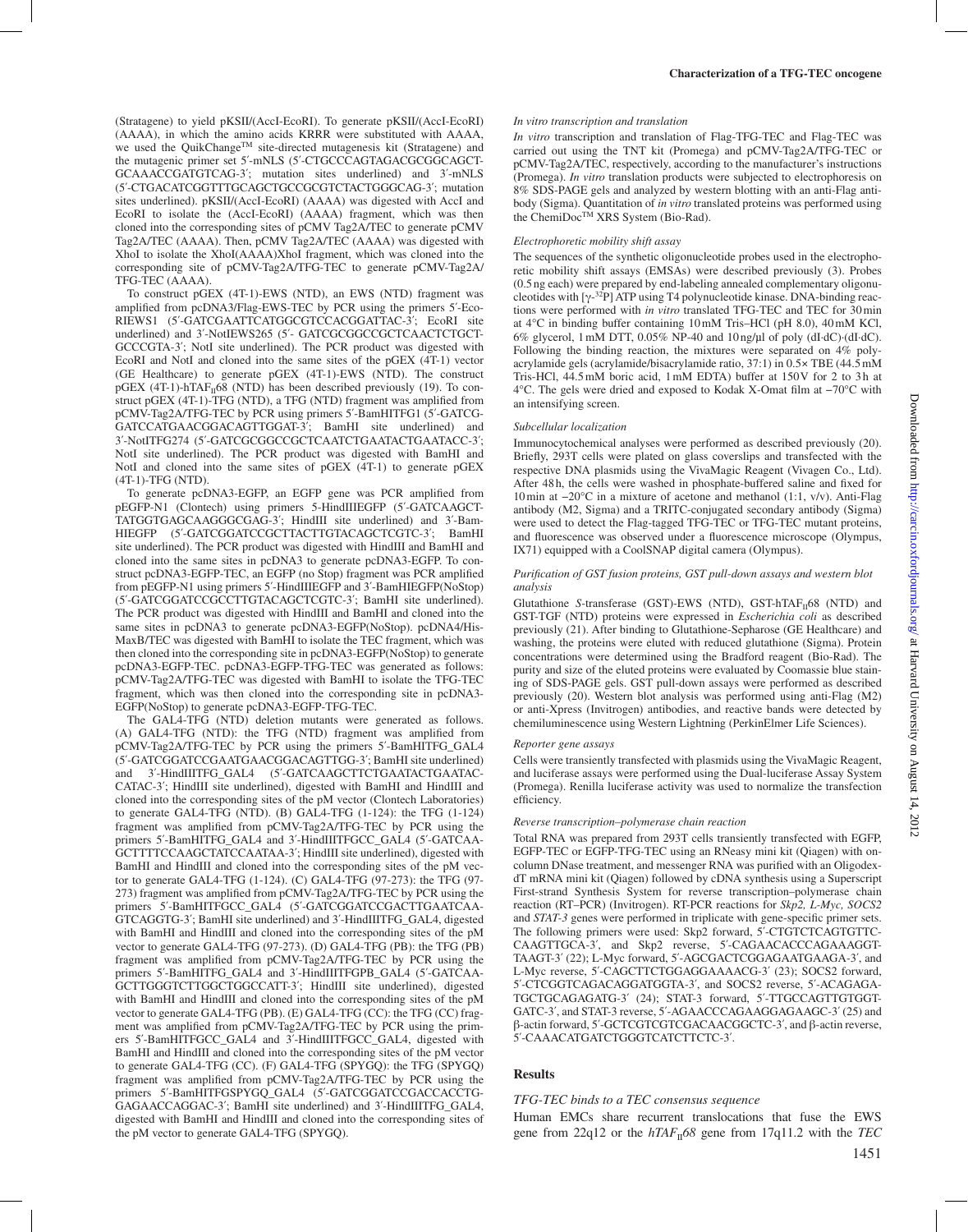nuclear receptor gene from 9q22. A recent report showed that one of the chromosomal translocation events in human EMCs results in the in-frame fusion of *TFG* on chromosome 3q11–q12 with *TEC* showing translocation t(3;9)(q11–q12;q22) (7). The breakpoint in *TFG* is in intron 6, and the breakpoint in *TEC* is two nucleotides (A and T) upstream of the ATG initiation codon. TFG is a cytoplasmic protein, which contains PB1 and CC domains at the N-terminus and SPYGQ-rich transcriptional activator-like domains at the N- and C-termini (8,10). The predicted chimeric protein comprises the N-terminal PB1, CC and SPYGQ-rich domains of TFG fused with full-length TEC (Figure 1).

The DNA-binding properties of the TFG-TEC protein were analyzed using EMSA incorporating a synthetic oligonucleotide probe and an *in vitro* transcribed/translated TFG-TEC protein. The DBD of TEC is a conserved DBD that binds to the NGFI-B Response Element (NBRE) sequence motif (5´-AAAAGGTCA-3´) (3). Although there is considerable structural variation between TFG-TEC and TEC, the DBD of TEC is intact in both proteins. To determine whether TFG-TEC binds to the physiological targets of TEC, an EMSA was performed using the NBRE sequence motif as a target in the binding reaction. Synthetic RNAs produced by *in vitro* transcription of fulllength Flag-tagged *TFG-TEC* and *TEC* were used to program cellfree rabbit reticulocyte lysates, and the resultant *in vitro*–translated Flag-tagged TFG-TEC and Flag-tagged TEC proteins were quantified by SDS-PAGE and western blotting with an anti-Flag antibody (M2) (Figure 2A). Equimolar amounts of *in vitro* translated TFG-TEC and TEC were added to each assay. Quantitation of *in vitro* translated proteins was performed using the ChemiDoc™ XRS System (Bio-Rad). EMSAs were performed using a single concentration of probe and increasing amounts of *in vitro*–translated protein. Protein–DNA complexes were formed in the presence of both TFG-TEC (Figure 2B, lanes 8–10) and TEC (Figure 2B, lanes 5–7), whereas unprogrammed reticulocyte lysate showed a very low level of binding (Figure 2B, lanes 2–4). The interaction was specific as the complexes were disrupted by a 5- and 10-fold excess of unlabeled oligonucleotide containing the NBRE sequence motif, but not by an oligonucleotide containing a mutated NBRE sequence motif not recognized by the TEC DBD (Figure 2C). We concluded from these experiments that TFG-TEC and TEC display similar DNA-binding activity *in vitro* and bind DNA with similar specificity.

#### *The KRRR sequence in the DBD targets TFG-TEC to the nucleus*

Since TFG is a cytoplasmic protein (8) and TFG-TEC contains the NTD of TFG fused to full-length TEC, we determined the subcellular localization of TFG-TEC by indirect immunofluorescence. Indirect immunofluorescence analysis was performed using 293T cells because TFG-TEC-positive human EMC cell lines, or their derivatives, are not currently available. 293T cells were transfected with an empty expression vector (pCMV-Tag2A, data not shown) or pCMV-Tag2A/TFG-TEC [Figure 3B(a)] and analyzed by fluorescence immunohistochemistry. Chimeric TFG-TEC localized to the nucleus [Figure 3B(a)], indicating that TFG-TEC is a nuclear protein. Next, a set of TFG-TEC deletion mutants was used to map the region of TFG-TEC responsible for nuclear localization (Figure 3A). 293T cells were transfected with expression vectors for Flag-tagged TFG-TEC truncation mutants, and the localization of Flag-tagged proteins was analyzed by fluorescence immunohistochemistry. Flag-tagged TFG (NTD) localized to the cytoplasm [Figure 3B(b)], whereas Flag-tagged TEC clearly localized to the nucleus [Figure 3B(c)]. To further define the nuclear localization signal in the DBD of TFG-TEC, we generated a DBD mutant in which several highly conserved basic amino acids, 612KRRR615, were replaced with alanine residues using site-directed mutagenesis. Substitution of 612KRRR615 with alanines resulted in the cytoplasmic accumulation of Flag-tagged TFG-TEC [Figure 3B(d)]. This result suggests that this cluster of basic amino acids in the DBD functions as a nuclear localization signal for TFG-TEC.

## *The TFG (NTD) is defective for U1C binding*

The EWS (NTD) contains interaction motif(s) for a splicing factor, U1C. The interaction between EWS (NTD) and U1C negatively regulates EWS-fusion-mediated transactivation (26). Because of the relatedness of the EWS and TFG NTDs (7,10), we assessed whether



**Fig. 1.** Schematic representation of the TFG-TEC fusion in human extraskeletal myxoid chondrosarcoma. The exon/intron structures of the *TFG* and *TEC* genes are shown. The exons are indicated by boxes, and the coding regions of the *TFG* and *TEC* genes are represented by black and shaded boxes, respectively. Open boxes represent the non-coding regions of the genes. Numbers refer to exons of the *TFG* and *TEC* genes. Amino acid position is also indicated above or below the schematic representing the TFG-TEC fusion protein. The first 273 aa [residues 1–273; TFG (N)] of *TFG* are fused to residues 1–626 of *TEC* via one additional amino acid (aspartic acid) encoded by the combination of one nucleotide (G) from exon 6 of *TFG* and two nucleotides (A and T) from the 5´ UTR of *TEC* in *TFG-TEC*. Functionally important domains within the TFG-TEC chimera are indicated: PB1, Phox and Bem1p domain; CC, coiled-coil domain; SPYGQ-rich, Ser, Pro, Tyr, Gly, Gln-rich domain; AF1, N-terminal transactivation domain; DBD, DNA-binding domain; LBD, ligand-binding domain and AF2, C-terminal transactivation domain. The two nucleotides upstream of the ATG initiation codon of *TEC* are represented by small letters, and the ATG initiation codon of *TEC* is indicated by underlined capital letters in TFG-TEC.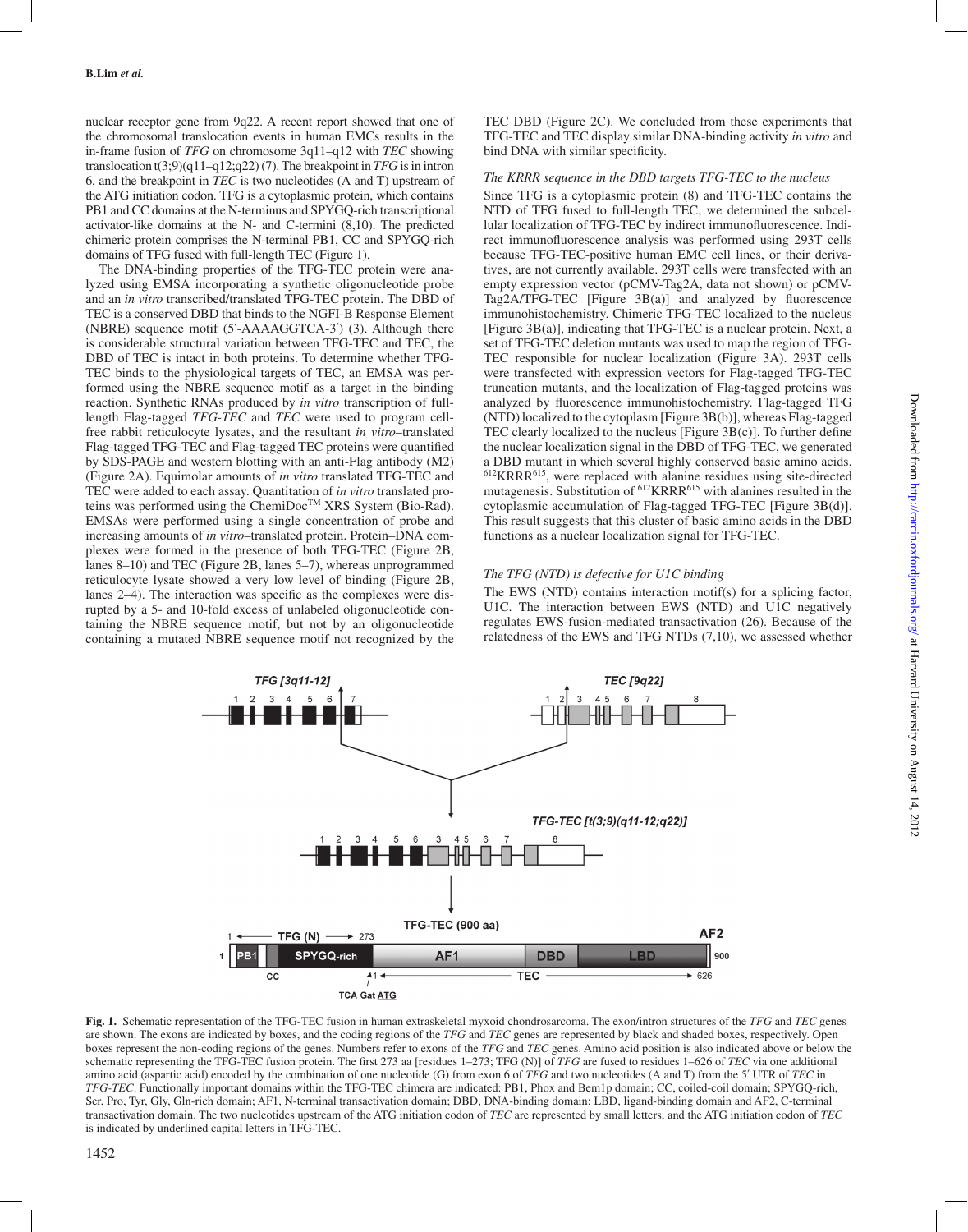

**Fig. 2.** Sequence-specific DNA binding by the TFG-TEC chimera. (**A**) Western blot analysis of *in vitro*–translated TFG-TEC and TEC proteins. Rabbit reticulocyte lysates were programmed with vector mRNA (lane 1), Flag-TEC mRNA (lane 2) or Flag-TFG-TEC mRNA (lane 3). Five microliters of the translation reaction product were resolved on 8% SDS-PAGE gels and analyzed by western blotting with an anti-Flag antibody (M2). Migration of the prestained molecular weight markers (New England Biolabs) is indicated on the left. (**B**) EMSAs of the DNA-binding properties of TFG-TEC and TEC. EMSAs were performed using either unprogrammed reticulocyte lysate (lane 1), reticulocyte lysate programmed with vector (lane 2, 2 µl; lane 3, 6 µl; lane 4, 10 µl), reticulocyte lysate programmed with Flag-TEC mRNA (lane 5, 2 µl; lane 6, 6 µl; lane 7, 10 µl) or reticulocyte lysate programmed with Flag-TFG-TEC mRNA (lane 8, 2 µl; lane 9, 6 µl; lane 10; 10 µl) and a radiolabeled probe as described in Materials and methods. The *in vitro*–translated proteins used in each EMSA are indicated above the gel. Protein-DNA complexes were resolved on non-denaturing 4% polyacrylamide (acrylamide:bisacrylamide ratio, 37:1) gels run at 4°C in 0.5× TBE (44.5mM Tris–HCl, 44.5mM boric acid, 1mM EDTA). The positions of free probe and the protein-DNA complexes are indicated. (**C**) Sequencespecific DNA binding by TFG-TEC. Competition experiments were performed with 5-fold (lanes 2 and 7) or 10-fold (lanes 3 and 8) excess of unlabeled wildtype TEC oligonucleotide or with 5-fold (lanes 4 and 9) or 10-fold (lanes 5 and 10) excess of an unlabeled mutated TEC oligonucleotide. The positions of free probe and the protein-DNA complexes are indicated by arrows.

TFG could also interact with U1C. To test this, *in vitro* GST pulldown assays were performed using bacterially expressed GST fusion EWS (NTD),  $hTAF<sub>u</sub>68$  (NTD) and TFG (NTD), and full-length U1C protein with a  $\overline{\text{His}}_6$  tag (Figure 4). As previously reported (26), U1C protein specifically bound to GST-EWS (NTD) (Figure 4A, lane 3) but not to GST alone (lane 2). Interestingly, U1C protein also interacted with another member of the TET family,  $hTAF<sub>II</sub>68$ (NTD) (lane 4), indicating that the EWS (NTD)/U1C interaction was faithfully maintained in the hTA $F_{\text{II}}$ 68 (NTD) protein. In contrast, TFG (NTD) did not associate with U1C (lane 5), suggesting that U1C is unable to modulate TFG-TEC activity in human EMCs. The amount of GST fusion protein utilized in these assays was fractionated on 15% SDS-PAGE gels and visualized by Coomassie blue staining. The results showed that similar amounts of protein had been used in the pull-down assays (Figure 4B).

#### *TFG-TEC is a more potent transcriptional activator than TEC*

The transcriptional properties of TFG-TEC and TEC were studied by cotransfecting the expression vectors with a reporter plasmid. The NTDs of EWS and hTAF $_{II}$ 68 appear to contribute to transcriptional activation by the EWS- or hTAF<sub>II</sub>68-fusion proteins by providing a strong transactivation domain (27). To assess the transcriptional effects of NTD-TFG in TFG-TEC, we compared transcription by TFG-TEC and TEC by cotransfecting the respective expression vectors with a reporter plasmid containing eight copies of the TEC binding site (NBREs) and a TATA box upstream of the luciferase gene (Figure 5A). A control plasmid comprising a cytomegalovirus-driven Renilla luciferase gene was also included. Cotransfection of TFG-TEC induced a 635-fold increase in reporter expression in 293T cells (Figure 5B, bars 2 and 4) compared with the approximately 220-fold increase induced by TEC alone (Figure 5B, bars 1 and 3). Clearly, TFG-TEC is a much more potent transcriptional activator than TEC.

The finding that TFG-TEC had higher transactivation activity than TEC in the reporter assays was further investigated. To assess the transactivation potential of TFG-TEC *in vivo*, we transiently transfected 293T cells with the pcDNA3-EGFP, pcDNA3-EGFP-TEC and pcDNA3-EGFP-TFG-TEC constructs (Figure 5C) and compared the transcription activity of TFG-TEC and TEC with that of their potential downstream target genes, Skp2 (28), L-Myc, SOCS2 and STAT-3. As shown in Figure 5C, expression of Skp2, L-Myc, SOCS2 and STAT-3 was upregulated in 293T cells transfected with TFG-TEC to a greater extent than in 293T cells transfected with TEC (Figure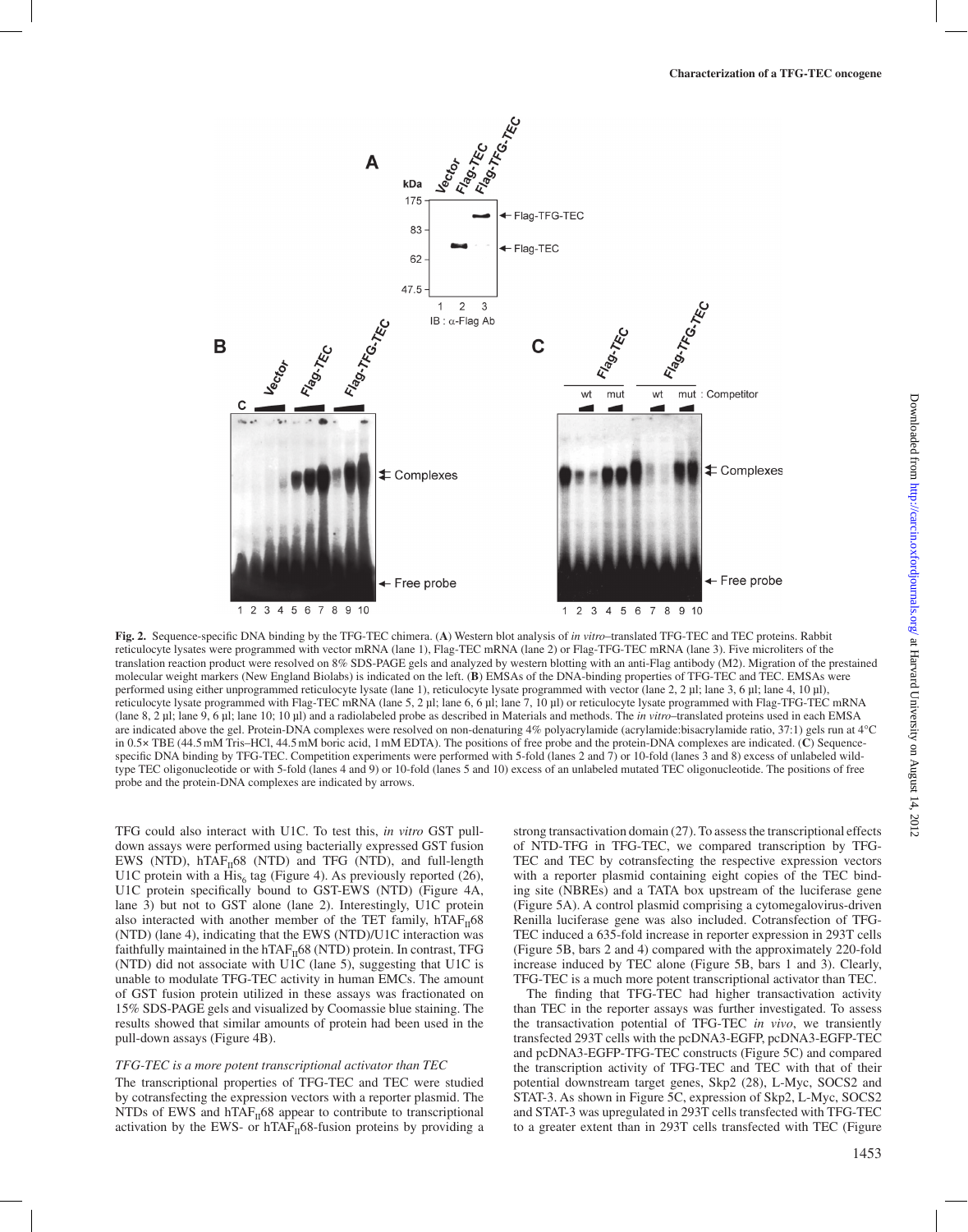

**Fig. 3.** Subcellular localization of TFG-TEC and mapping of the nuclear localization signal of TFG-TEC to the DNA-binding domain. (**A**) Schematic diagram of Flag-tagged TFG-TEC derivatives. Subcellular localization of the TFG-TEC, TFG (NTD), TEC and TFG-TEC (AAAA) constructs is indicated as N (nuclear localization) or C (cytoplasmic localization). (**B**) Subcellular distribution of TFG-TEC derivatives. 293T cells grown on coverslips were transfected with mammalian expression vectors encoding Flag-tagged TFG-TEC (a), TFG (NTD) (b), TEC (c) or TFG-TEC (AAAA) (d). Cells expressing Flag-tagged TFG-TEC derivative proteins were subjected to immunofluorescence microscopy with anti-Flag antibody (M2, Sigma).



**Fig. 4.** Interactions between U1C and TFG (NTD). (**A**) Different binding affinities of EWS, hTAFII68 or TGF NTDs to U1C. GST pull-down experiments were performed essentially as described in Materials and methods. An aliquot of the input (10%) protein (lane 1), the pellet from the GST pull-down (lane 2), the pellet from the GST-EWS (NTD) (lane 3), the pellet from the GST-hTAF<sub>II</sub>68 (NTD) (lane 4) and the pellet from the GST-TFG (NTD) (lane 5) were analyzed on 15% SDS-PAGE gels and bound U1C protein was detected using an anti-Xpress antibody (Invitrogen). The identities of the GST fusion proteins are indicated above the panel. The positions of the molecular mass markers are indicated on the left. U1C is indicated by an arrow on the right. Three independent experiments were performed, all of which gave similar results. (**B**) Quantitation of the GST fusion proteins used in the GST pull-down assays. The GST fusion proteins utilized in the pull-down assays were separated on 15% SDS-PAGE gels and visualized by Coomassie blue staining. Three independent experiments were performed, all of which gave similar results. Lane 1, GST alone; lane 2, GST fusion EWS (NTD); lane 3, GST fusion hTA $F_{II}$ 68 (NTD); lane 4, GST fusion TFG (NTD).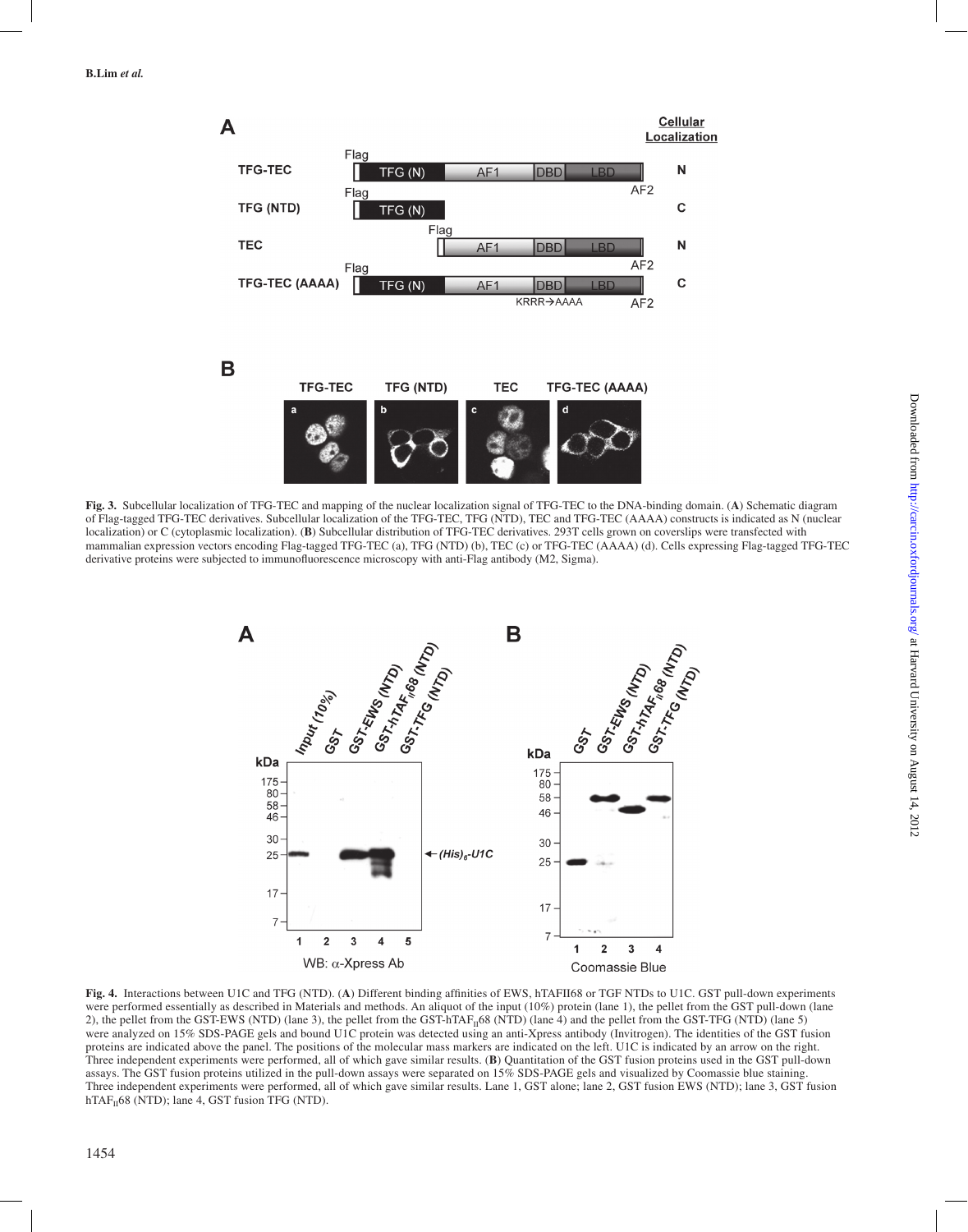

**Fig. 5.** Transactivation potential of TFG-TEC. (**A**) Schematic representation of the expression and reporter plasmids. The expression vectors driving the production of TFG-TEC or TEC are shown. The positions of the first and last amino acids are indicated below each construct. The p(B1a)<sup>8</sup>-Luc reporter plasmid contains eight copies of the TEC recognition sites (NBRE) upstream of a basal promoter-luciferase construct. The eight copies are indicated by solid bars, the TATA box is represented by an open box and the luciferase gene is represented by a solid bar. (**B**) Transcriptional properties of TFG-TEC and TEC. 293T cells were cotransfected with expression vectors encoding the indicated amounts of TEC (white bars) or TFG-TEC (black bars), the p(B1a)<sup>8</sup>-Luc reporter plasmid and the Renilla luciferase. Reporter activity was normalized with Renilla luciferase activity to correct for different transfection efficiencies. Fold induction is expressed relative to the empty expression vector. Each transfection was performed at least thrice independently, and the mean values are plotted with their standard errors (±SEM, vertical bars). (**C**) Induction of potential TEC downstream target genes by TFG-TEC *in vivo*. 293T cells were transiently transfected with pcDNA3-EGFP, pcDNA3-EGFP-TEC or pcDNA3-EGFP-TFG-TEC, and the transfected cells were isolated by FACS. RT–PCR analysis of Skp2, L-Myc, SOCS2 and STAT-3 mRNAs was performed in 293T cells expressing EGFP, EGFP-TEC or EGFP-TFG-TEC proteins. β-actin was used for normalization. Following amplification, an aliquot of each product was analyzed by staining the gel with ethidium bromide. The vectors pcDNA3-EGFP-TEC and pcDNA3-EGFP-TFG-TEC were used to express EGFP fused to TEC or TFG-TEC, respectively. The pcDNA3-EGFP expression vector was used as a control. The transiently transfected cell lines from which the input RNAs used in the RT reactions were derived are shown above the panel.

5C, lanes 2 and 3). Taken together, these data indicate that TFG-TEC is a more potent transcriptional activator than TEC both *in vitro* and *in vivo*. β-actin was used as the control.

#### *TFG (NTD) functions as a transactivation domain*

TFG-TEC was still a more potent transcriptional activator than TEC (Figure 5). Even though the TFG-TEC chimeric protein contained intact TEC functional domains (Figure 1), protein-DNA complexes were formed with both TFG-TEC and TEC proteins (Figure 4), and both were localized to the nucleus (Figure 3); this could be due to the differences in their respective NTDs. However, it remains unclear whether TFG (NTD) is able to activate transcription. Therefore, an expression vector containing a GAL4- TFG gene fusion was generated to assess the transcriptional effects of NTD-TFG (Figure 6A). The pG5 luc reporter, which contains five GAL4 DNA-binding sites upstream of the TATA box, was used as a reporter. The TFG (NTD) responsiveness of the pG5 luc reporter was evaluated by cotransfecting 293T cells with 0.1 µg of the pG5 luc construct and 2 ng of the Renilla plasmid together with increasing amounts of the GAL4-TFG (NTD) expression construct. An expression vector driving the synthesis of the GAL4 DBD alone (GAL4) had no significant effect on the level of luciferase produced by pG5 luc when transfected into 293T cells (Figure 6B, lane 1). In contrast, pGAL4-TFG (NTD) activated luciferase production in a dose-dependent manner (up to 12-fold; lanes 2–5). These results demonstrate that TFG (NTD) contains a transactivation domain(s).

#### *Two functional domains are important for transactivation by TFG (NTD)*

Transient transfection experiments with the GAL4-fusion functional domains of TFG (NTD) were performed to define the functional regions within TFG (NTD) required for transactivation. The structures of the TFG (NTD) functional domains are shown schematically in Figure 7. The data in the right panel show the relative transcriptional activation values, with the value obtained for GAL4-TFG (NTD) taken as 100%. Deletion of SPYGQ-rich region amino acids 125–273 [GAL4-TFG (1–124)] produced a polypeptide showing a 75% reduction in transactivation ability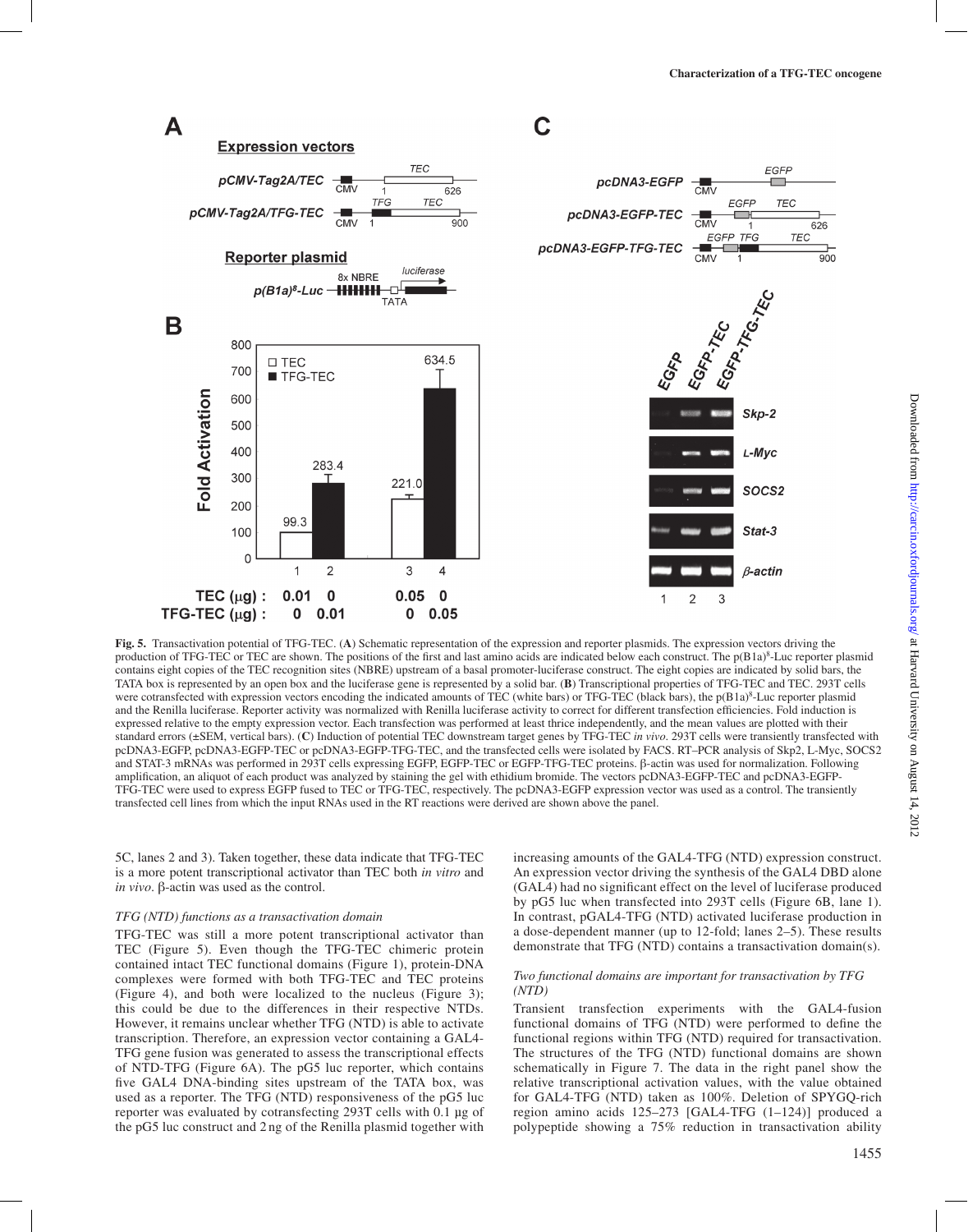#### A **Expression vectors** 147  $GAI$   $A$ SPYGQ-rich GAL4-TFG (NTD) GAL4 DBD  $P<sub>B1</sub>$ C.C Reporter plasmid 5x GAL4 binding site pG5 luc -HHH TATA luciferase B  $12$  $12$  $10$ Fold Activation 8 6  $\overline{4}$  $\overline{2}$  $\Omega$ 5  $\mathfrak{D}$  $\mathcal{E}$  $\overline{4}$  $\mathbf{1}$  $pG5$  luc ( $\mu$ g) : 0.1  $0.1$  $0.1$  $0.1$  $0.1$ GAL4  $(\mu g)$  : 2.0  $1.0$  $0.5$  $\pmb{0}$  $1.5$ GAL4-TFG (NTD)  $(\mu g)$ :  $0.5$  $1.0$  $1.5$  $2.0$  $\overline{\phantom{a}}$

**Fig. 6.** Transactivation potential of TFG (NTD). (**A**) Schematic

representation of GAL4-TFG (NTD) expression and the reporter plasmids used in this study. The expression vectors driving the production of the GAL4 DNA-binding domain (aa 1–147) and GAL4-TFG (NTD) are shown. The pG5 luc reporter plasmid contains five copies of GAL4-binding sites (5× GAL4-binding site) upstream of a basal promoter-luciferase construct. The five copies are indicated by solid bars, the TATA box is represented by an open box and the luciferase gene is represented by a solid bar. GAL4, GAL4 DNA-binding domain; TFG (NTD), TFG N-terminal domain of TFG-TEC; PB1, Phox and Bem1p domain; CC, coiled-coil domain; SPYGQ-rich, Ser, Pro, Tyr, Gly, Gln-rich domain. (**B**) Transcriptional activation by GAL4- TFG (NTD). 293T cells were transfected with 0.1 µg of pG5 luc reporter plasmid, 2ng of Renilla luciferase and 0 µg (lane 1), 0.5 µg (lane 2), 1.0 µg (lane 3), 1.5 µg (lane 4) or 2.0 µg (lane 5) of GAL4-TFG (NTD) plasmid. In all experiments, the total amount of transfected DNA was adjusted with an empty vector (GAL4 DNA). Reporter activity was normalized with Renilla luciferase activity to correct for different transfection efficiencies. Luciferase activity was expressed as fold activation relative to the basal level observed with the reporter plasmid and the GAL4 DNA-binding domain alone (lane 1). Each transfection was performed independently at least thrice, and the mean values are plotted with their standard errors (±SEM, vertical bars).

relative to GAL4-TFG (NTD). Removal of the PB1 domain [GAL4-TFG (97–273)] resulted in a smaller reduction (about 50%) in transactivation. These results indicate that these domains are important for TFG (NTD)–mediated transactivation. The fusion of the SPYGQ-rich region [named GAL4-TFG (SPYGQ)] increased luciferase production from pG5 luc by 30%, indicating that the SPYGQ-rich region of TFG (NTD) has intrinsic transcriptional activation properties. In addition, the PB1 domain of TFG (NTD) also affected the level of luciferase (13%) produced from pG5 luc when transfected into 293T cells. On the other hand, CC produced

a polypeptide with only 6% of the transactivation potential of the polypeptide produced by GAL4-TFG (NTD). We interpret these results to indicate that the PB1 domain and the SPYGQ-rich region of TFG (NTD) are partially capable of activating transcription and that full integrity of the TFG (NTD) is necessary for full transactivation activity.

# **Discussion**

273

The *TFG* gene was originally identified through homology searches within the Expressed Sequence Tag Database using SPYGQ-rich regions as query sequences to identify genes encoding protein regions similar to the N-terminal portions of the EWS and TLS/FUS proteins (10). Although these amino acids are commonly found in transcriptional activation domains (27), the function of this region in TFG-TEC was still unknown. Therefore, to investigate the biological functions of this chimeric gene, we characterized the TFG-TEC fusion protein. In the present study, we show that TFG-TEC is a nuclear protein that binds DNA with sequence specificity indistinguishable from that of the parental TEC protein. This fusion gene encodes a transactivator that is more potent than TEC.

U1C, which functions as a splicing factor and is important during the early stages of spliceosome formation, associates with EWS-Fli-1 (26,29). This interaction is mediated via the NTD of EWS and modulates EWS-Fli-1 activity by inhibiting EWS-Fli-1-mediated transcriptional activation (26). Interestingly, the U1C/EWS (NTD) interaction is faithfully maintained in hTAF $_{II}$ 68 (NTD) (Figure 4). However, TFG (NTD) is defective for U1C binding (Figure 4), indicating that the spectrum of TFG (NTD) interaction partners might not be the same as that of the EWS (NTD)–centered protein interaction network. Thus, it would be interesting to test whether TFG-TEC is able to interact with known EWS (NTD)–interacting proteins, such as c-Abl (30), v-Src (31) and ZFM1 (32), and whether its activity is controlled by these proteins.

Unlike other fusion products, such as EWS-Fli-1 (33,34), EWS-WT1 (35) and EWS-Oct-4 (36,37), which can transform NIH3T3 cells or cause increased tumor growth in nude mice, the predicted transforming activity of TFG-TEC has yet to be determined. The tumorigenic potential of the TFG-TEC gene product is consistent with the idea that it plays a crucial role in the formation of human EMCs. Because the DNA-binding specificities of the TFG-TEC protein resembled those previously defined for the TEC (Figure 2) and the TFG-TEC gene encodes a strong transcriptional activator (Figure 5), it is conceivable that TFG-TEC fusion contributes to tumorigenesis by deregulating the expression of TEC-responsive genes. However, even though TFG-TEC fusion seems to play an oncogenic role via the inappropriate activation of TEC target genes equivalent to those of other TEC fusions in human EMCs, definitive identification of the critical target gene(s) is still required.

As shown in Figure 5C, ectopically expressed TFG-TEC and TEC upregulated the expression of Skp2, L-Myc, SOCS2 and STAT-3. In addition, we noted that these potential target genes were more strongly upregulated by TFG-TEC than by TEC (Figure 5C). NOR1 functions as a mitogen (38–40), but the mechanisms underlying this activity remain obscure. Recently, it was reported that NOR1 induces expression of the Skp2 gene (28), which is responsible for degrading the cyclin-dependent kinase inhibitor, p27 (41,42). Ectopically expressed TFG-TEC also upregulated the expression of L-Myc, SOCS2 and STAT-3. Interestingly, expression of L-Myc, SOCS2 and STAT-3 is also observed in developing human cancers (43–46). These findings seem to be important because they may explain how TFG-TEC plays an oncogenic role in the development of human extraskeletal myxoid chondrosarcoma.

Generation of a new chimeric transcription factor with enhanced functionality by chromosomal translocation is an invariant theme among EWS- and hTAF $_{II}$ 68-TEC fusion proteins in human EMCs (27). According to our previous report, the hTAF<sub>II</sub>68 NTD of hTAF<sub>II</sub>68-TEC contributes to its function by providing a novel activation domain (47),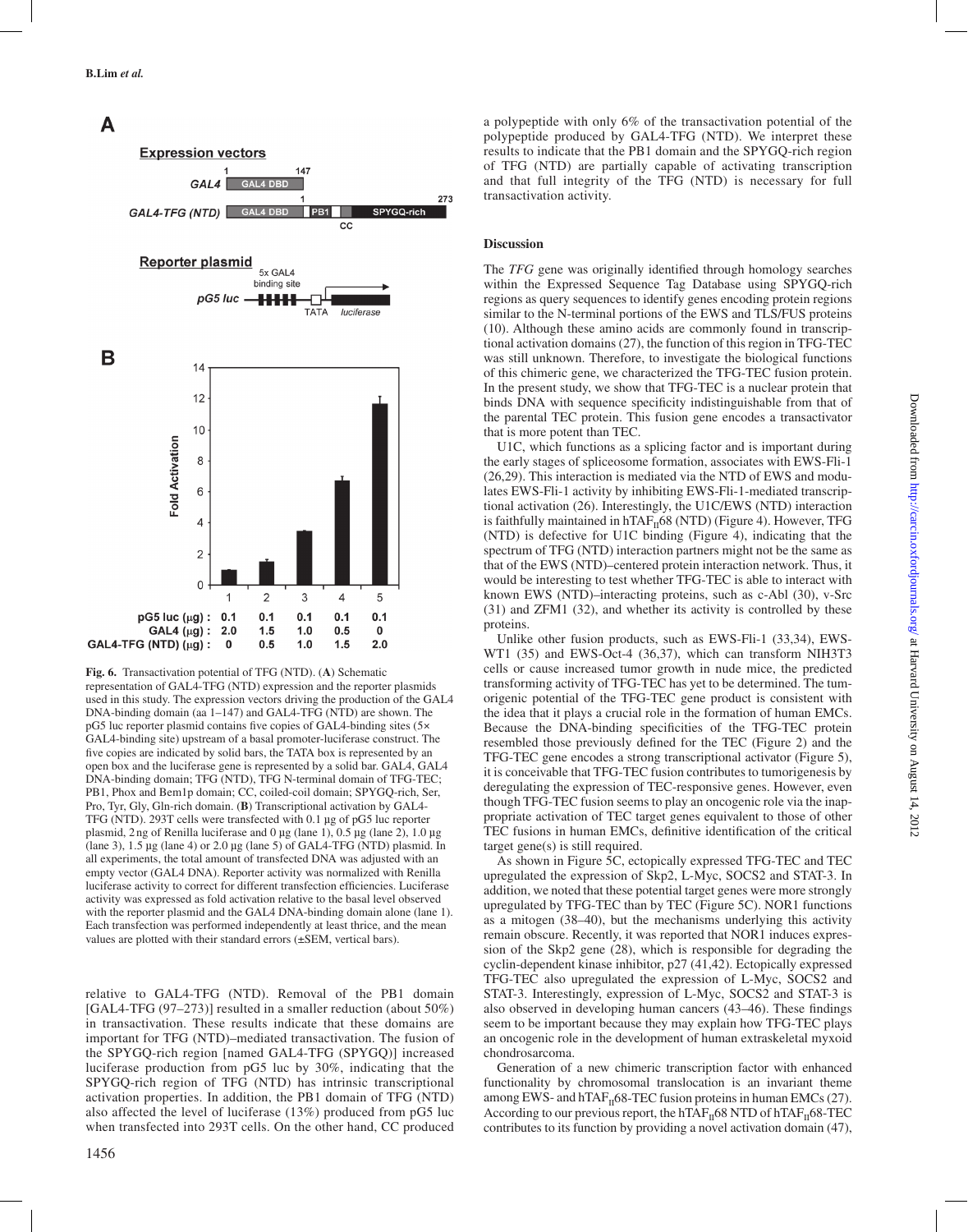

**Fig. 7.** Functional regions of TFG (NTD). Shown on the left are schematic representations of the deletion constructs of TFG (NTD). Numbers refer to amino acid residues. A reporter plasmid, pG5 luc, was cotransfected into 293T cells with the various GAL4-TFG (NTD) deletion mutants. Relative transcriptional activation values are shown on the right as the mean increases ± SEM relative to a value of 100% for the transfection of the GAL4-TFG (NTD). The results represent the mean of three independent experiments performed in duplicate.

which suggests that the difference in transactivation potential between hTAF $_{II}$ 68-TEC and TEC may be due to differences in their NTDs. Consistent with this hypothesis, the TFG (NTD) of TFG-TEC was capable of activating transcription when it was tethered to the GAL4 DBD (Figure 6). These results are also consistent with the presence of an activation domain(s) within the TFG (NTD). TFG (NTD) shares sequence homology with both  $hTAF<sub>II</sub>68$  and EWS (7). Hence, TFG (NTD) may stimulate transcription in a manner similar to that proposed for  $hTAF<sub>n</sub>68$  (48), i.e. by playing a role during the conversion of the preinitiation complex from a closed to an open conformation. Additional experiments are needed to explore this possibility.

In conclusion, the findings of the present study provide evidence that *TGF-TEC* is a potential oncogene that may be necessary for tumorigenesis in human EMCs although additional genes may co-operate with *TFG-TEC* or be required for tumor progression. TFG-TEC probably contributes to oncogenesis by modulating key TEC downstream target genes; thus, it would be interesting to determine which downstream target gene is critical for tumorigenesis and whether TFG-TEC collaborates with this/these gene(s) to generate human EMCs. In future experiments, we will focus on identifying critical endogenous targets modulated by TFG-TEC in human EMCs.

## **Funding**

National Research Foundation of Korea (2010-0012545 and 2009- 0073190); Priority Research Centers Program through the National Research Foundation of Korea funded by the Ministry of Education, Science, and Technology (2009-0093822). BL, HJJ, AK, SK and JC were recipients of a research fellowship BK21 from the Ministry of Education and Human Resources Development and JK was a recipient of the SRF program (201114003) of Sogang University.

## **Acknowledgements**

We thank Dr. Yves Labelle (Laval University Faculty of Medicine, Canada) for providing the p(B1a)8-Luc reporter plasmid.

*Conflict of Interest Statement:* None declared.

## **References**

1.Rabbitts,T.H. *et al.* (2003) Chromosomal translocation products engender new intracellular therapeutic technologies. *Nat. Med.*, **9**, 383–386.

- 2.Clark,J. *et al.* (1996) Fusion of the EWS gene to CHN, a member of the steroid/thyroid receptor gene superfamily, in a human myxoid chondrosarcoma. *Oncogene*, **12**, 229–235.
- 3.Labelle,Y. *et al.* (1999) The EWS/TEC fusion protein encoded by the t(9;22) chromosomal translocation in human chondrosarcomas is a highly potent transcriptional activator. *Oncogene*, **18**, 3303–3308.
- 4.Labelle,Y. *et al.* (1995) Oncogenic conversion of a novel orphan nuclear receptor by chromosome translocation. *Hum. Mol. Genet.*, **4**, 2219–2226.
- 5.Sjogren,H. *et al.* (1999) Fusion of the EWS-related gene TAF2N to TEC in extraskeletal myxoid chondrosarcoma. *Cancer Res.*, **59**, 5064–5067.
- 6.Attwooll,C. *et al.* (1999) Identification of a novel fusion gene involving hTAFII68 and CHN from a t(9;17)(q22;q11.2) translocation in an extraskeletal myxoid chondrosarcoma. *Oncogene*, **18**, 7599–7601.
- 7.Hisaoka,M. *et al.* (2004) TFG is a novel fusion partner of NOR1 in extraskeletal myxoid chondrosarcoma. *Genes Chromosomes Cancer*, **40**, 325–328.
- 8.Greco,A. *et al.* (1995) The DNA rearrangement that generates the TRK-T3 oncogene involves a novel gene on chromosome 3 whose product has a potential coiled-coil domain. *Mol. Cell Biol.*, **15**, 6118–6127.
- 9.Hernandez,L. *et al.* (1999) TRK-fused gene (TFG) is a new partner of ALK in anaplastic large cell lymphoma producing two structurally different TFG-ALK translocations. *Blood*, **94**, 3265–3268.
- 10.Mencinger,M. *et al.* (1997) Characterization and chromosomal mapping of the human TFG gene involved in thyroid carcinoma. *Genomics*, **41**, 327–331.
- 11.Miranda,C. *et al.* (2006) The TFG protein, involved in oncogenic rearrangements, interacts with TANK and NEMO, two proteins involved in the NF-kappaB pathway. *J. Cell Physiol.*, **208**, 154–160.
- 12.Ohkura,N. *et al.* (1994) Molecular cloning of a novel thyroid/steroid receptor superfamily gene from cultured rat neuronal cells. *Biochem. Biophys. Res. Commun.*, **205**, 1959–1965.
- 13.Hedvat,C.V. *et al.* (1995) The isolation and characterization of MINOR, a novel mitogen-inducible nuclear orphan receptor. *Mol. Endocrinol.*, **9**, 1692–1700.
- 14.Maltais,A. *et al.* (2000) Structure and expression of the mouse gene encoding the orphan nuclear receptor TEC. *DNA Cell Biol.*, **19**, 121–130.
- 15.Cheng,L.E. *et al.* (1997) Functional redundancy of the Nur77 and Nor-1 orphan steroid receptors in T-cell apoptosis. *EMBO J.*, **16**, 1865–1875.
- 16.Sambrook,J. *et al.* (2001) *Molecular Cloning: A Laboratory Manual*. Cold Spring Harbor Laboratory Press, New York, NY.
- 17.Kim,J. *et al.* (1998) The DNA binding domains of the WT1 tumor suppressor gene product and chimeric EWS/WT1 oncoprotein are functionally distinct. *Oncogene*, **16**, 1021–1030.
- 18.Lee,H.J. *et al.* (2004) Stimulation of hTAFII68 (NTD)-mediated transactivation by v-Src. *FEBS Lett.*, **564**, 188–198.
- 19.Kim,S. *et al.* (2007) Regulation of oncogenic transcription factor hTAF(II)68-TEC activity by human glyceraldehyde-3-phosphate dehydrogenase (GAPDH). *Biochem. J.*, **404**, 197–206.